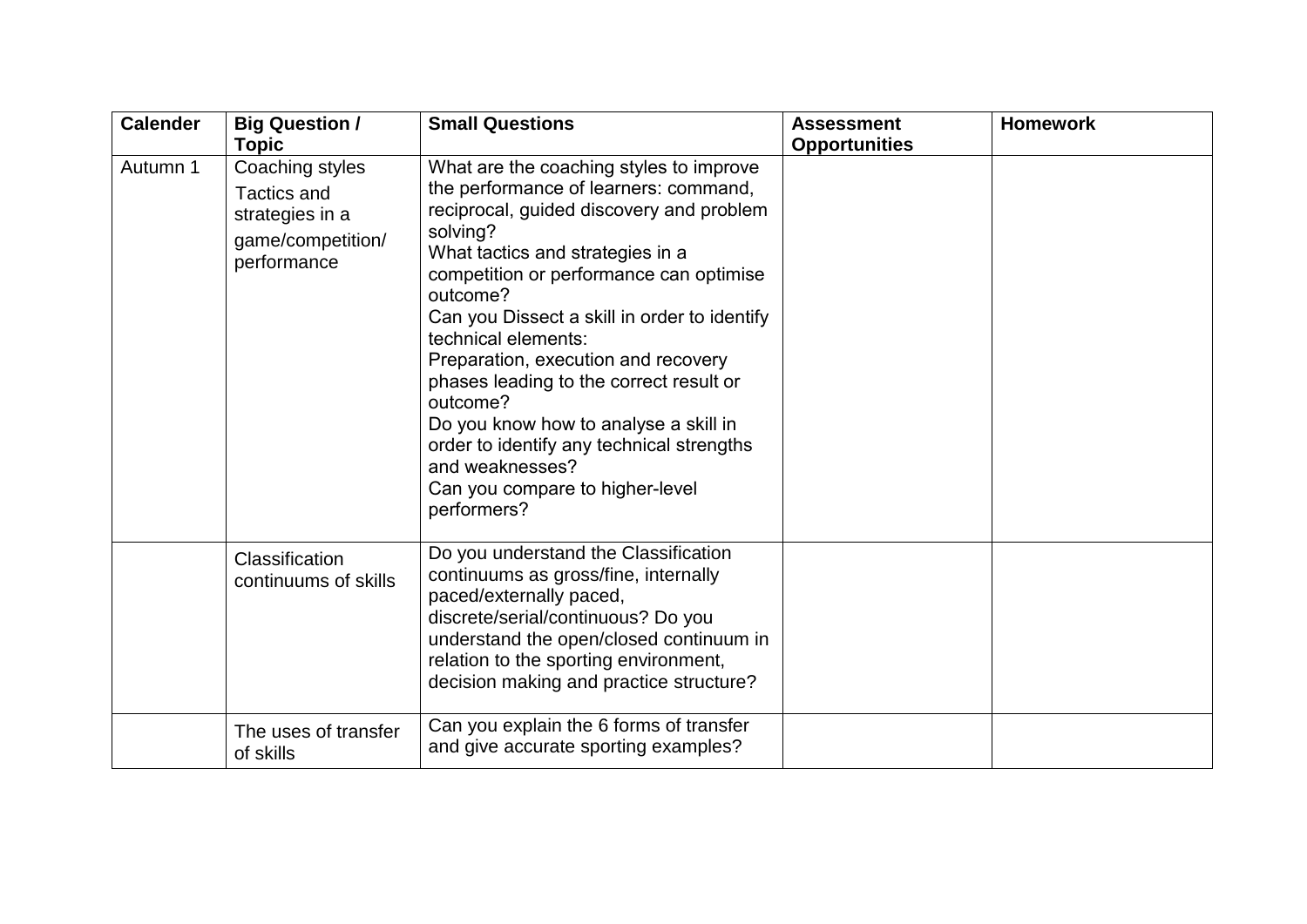|          | The associative<br>theories of<br>Reinforcement - and<br>its application to<br>learning skills                                                                | Can you explain the associative theories<br>of learning (classical and operant<br>conditioning)?<br>Can you explain when Reinforcement -<br>positive, negative, punishment is used in<br>sport?<br>Can you explain the stimulus–response<br>(S-R) bond – and its use in skill learning?                                                                                                                                                              |  |
|----------|---------------------------------------------------------------------------------------------------------------------------------------------------------------|------------------------------------------------------------------------------------------------------------------------------------------------------------------------------------------------------------------------------------------------------------------------------------------------------------------------------------------------------------------------------------------------------------------------------------------------------|--|
|          | Thorndike's three<br>laws in relation to<br>learning<br><b>Fitts and Posner's</b><br>three stages<br>of learning and the<br>role of feedback at<br>each stage | Can you explain Thorndike's three laws in<br>relation to learning as effect, exercise and<br>readiness and their application to<br>practical situations?<br>Can you explain Fitts and Posner's three<br>stages of learning (cognitive, associative<br>and autonomous)?<br>Can you explain the characteristics and<br>coaching requirements at each stage?<br>Can you explain the type and role of<br>different types of feedback at each stage?      |  |
| Autumn 2 | Practice methods<br>Practice structure<br>Measuring<br>effectiveness                                                                                          | Can you explain Knowledge and<br>understanding of practice methods and<br>structure as a coach and for a performer<br>and their impact on performance?<br>Can you explain the methods of practice<br>methods as part, progressive part, whole,<br>whole-part-whole?<br>Can you explain the practice structure as<br>in massed, distributed, fixed and<br>variable?<br>Can you explain measuring effectiveness<br>- quality and quantity of methods?. |  |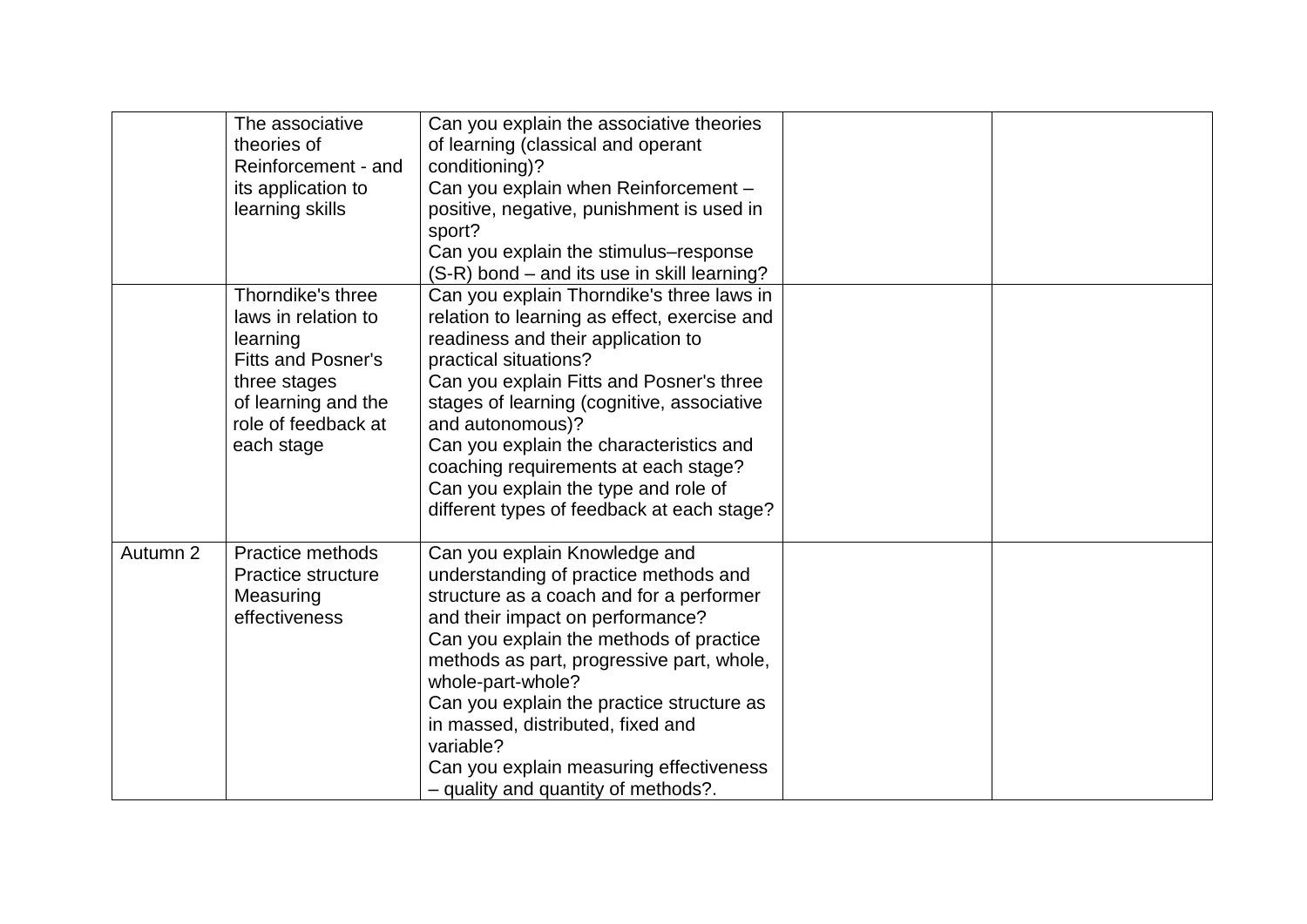|                                                                                        | Can you explain the role and<br>effectiveness of mental practice and how<br>it can enhance performance?                                                                                                                                                                                                                                                            |  |
|----------------------------------------------------------------------------------------|--------------------------------------------------------------------------------------------------------------------------------------------------------------------------------------------------------------------------------------------------------------------------------------------------------------------------------------------------------------------|--|
| The types, purpose<br>and effectiveness of<br>guidance methods                         | Can you explain the types, purpose and<br>effectiveness of guidance methods?<br>Can you explain how visual, verbal,<br>manual and mechanical guidance is used<br>in sports teaching?                                                                                                                                                                               |  |
| Types, purpose and<br>effectiveness of<br>feedback                                     | Can you assess the uses of technology to<br>underpin guidance methods in order to<br>optimise performance, e.g. to measure,<br>monitor and evaluate performance.                                                                                                                                                                                                   |  |
| Use of technology to<br>support feedback                                               |                                                                                                                                                                                                                                                                                                                                                                    |  |
| Uses of technology<br>to underpin guidance<br>methods                                  | Can you assess the uses of technology to<br>support types of feedback in order to<br>optimise performance?                                                                                                                                                                                                                                                         |  |
| Open and closed<br>loop control<br>models<br>Application of each<br>loop control model | Can you explain open and closed loop<br>control theories?<br>Can you explain the open loop models to<br>include input, executive system, effector<br>system and output?<br>Can you explain closed loop control<br>models - input, executive system,<br>effector system, output and feedback?<br>Can you give sporting examples of when<br>each loop could be used? |  |
| Personality                                                                            | Can you explain the different personality<br>theories and their application to different<br>sporting situations?                                                                                                                                                                                                                                                   |  |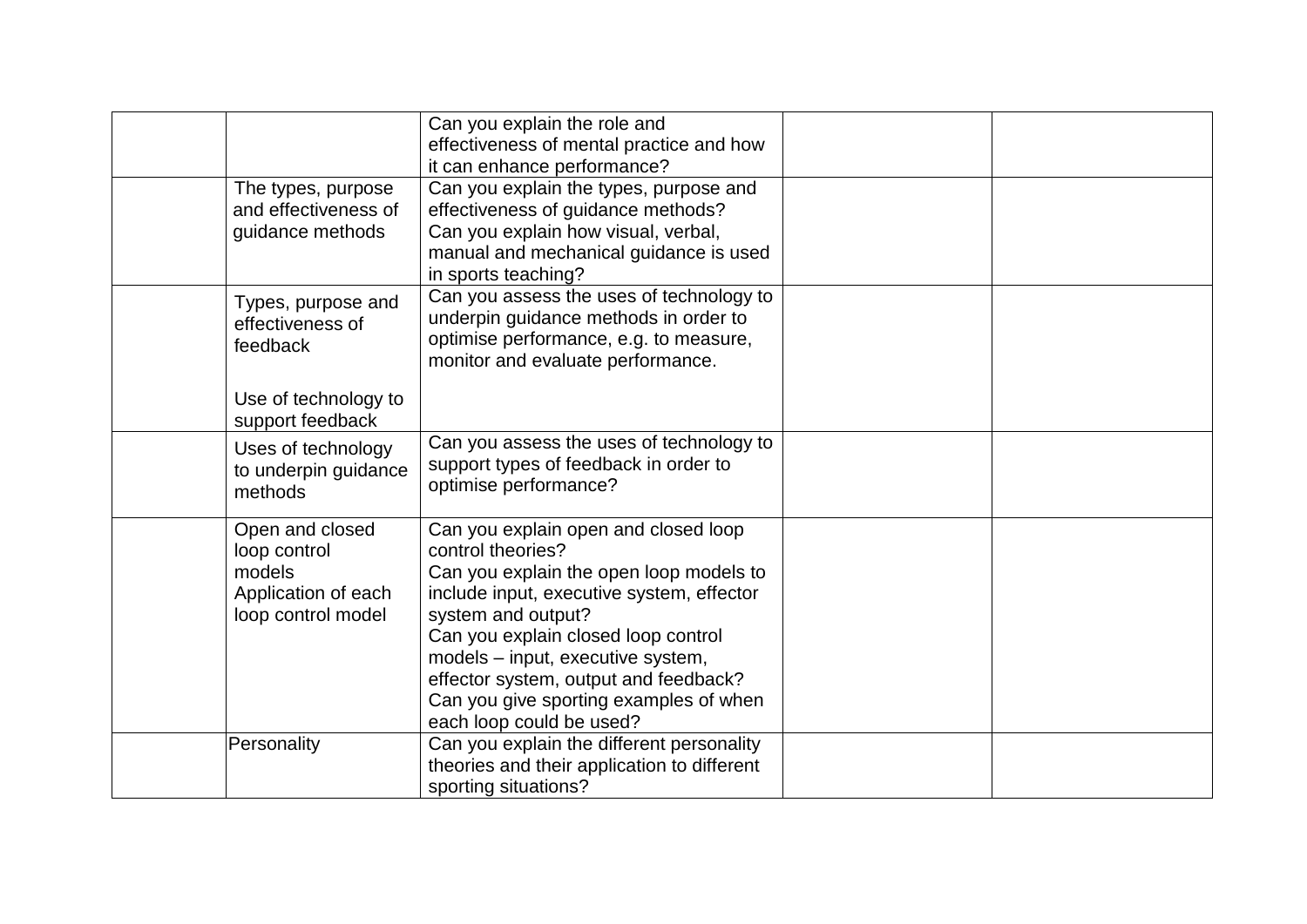|          |                                                | Can you assess the Trait theory and its<br>application to sport?<br>Can you assess the Interactionist theory<br>and its application to sport?<br>Can you explain Hollander's and Martens<br>personality structure?                                                                                                                                                                                                                                                                                    |  |
|----------|------------------------------------------------|-------------------------------------------------------------------------------------------------------------------------------------------------------------------------------------------------------------------------------------------------------------------------------------------------------------------------------------------------------------------------------------------------------------------------------------------------------------------------------------------------------|--|
| Spring 1 | <b>Attitudes</b><br><b>Woods Triadic Model</b> | Can you explain Wood's Triadic Model<br>and its application to sport?<br>Do you understand how attitudes are<br>formed and shape behaviour?<br>Can you explain Changing attitudes:<br>including negative to positive, for example<br>'Cognitive dissonance'?                                                                                                                                                                                                                                          |  |
|          | Arousal and its effect<br>on performance.      | Can you explain how Arousal levels have<br>an effect on performance?<br>Can you explain the positive/negative<br>effects, under/over arousal?<br>Can you explain how arousal levels may<br>differ with introverts/extroverts?<br>Can you explain how arousal can achieve<br>optimal levels for performance for<br>different tasks, e.g. simple/gross skills,<br>situational factors, stage of learning and<br>personalities?<br>Can you explain the Inverted-U<br>hypothesis and Hull's Drive Theory? |  |
|          | Anxiety and its effect<br>on performance       | Can you explain anxiety and its effect on<br>performance?<br>Can you explain the three dimensions of<br>anxiety: cognitive, somatic and<br>behavioural?                                                                                                                                                                                                                                                                                                                                               |  |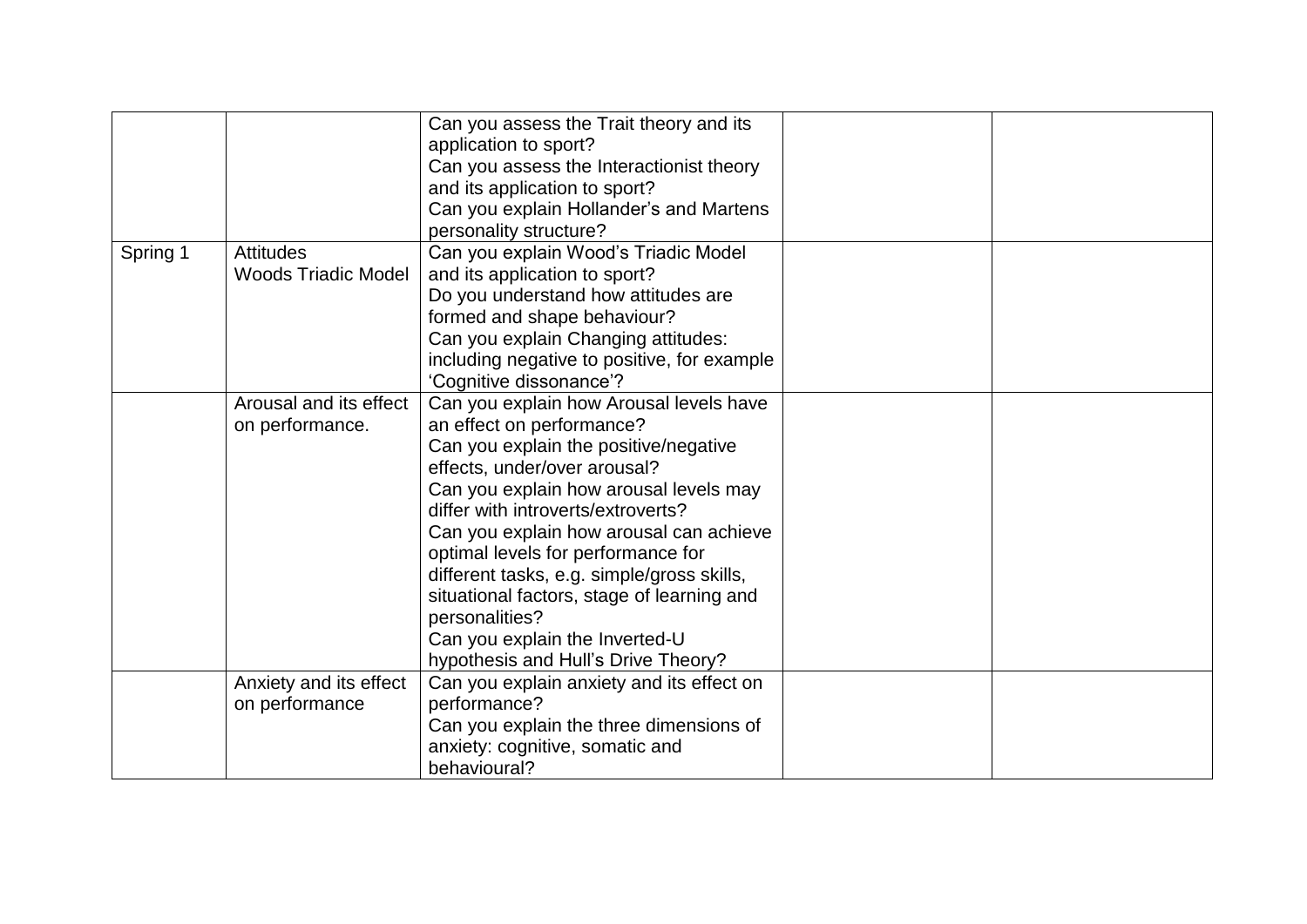|                            | Can you explain the types of anxiety,<br>including state and trait anxiety?<br>Can you explain the negative effects of<br>anxiety of performance including over<br>arousal, choking and catastrophe theory?<br>Can you explain how stress and stressors<br>lead to anxiety including physiological,<br>psychological, behavioural symptoms?<br>Can you assess Cognitive/Somatic<br>strategies including; mental                                                                                                                                                                                   |  |
|----------------------------|---------------------------------------------------------------------------------------------------------------------------------------------------------------------------------------------------------------------------------------------------------------------------------------------------------------------------------------------------------------------------------------------------------------------------------------------------------------------------------------------------------------------------------------------------------------------------------------------------|--|
|                            | practice/rehearsal, use of visualisation<br>and imagery, 'self-talk', pre-game<br>routines, relaxation techniques, centring,<br>thought stopping, PMR (Progressive<br><b>Muscle Relaxation)?</b>                                                                                                                                                                                                                                                                                                                                                                                                  |  |
| Aggression vs<br>Assertion | Can you explain the difference between<br>aggression and assertion?<br>Can you explain aggression and<br>assertion in relation to the player, coach<br>and spectator?<br>Can you assess the Theories of<br>aggression including the<br>Instinct, Social Learning, Aggressive-Cue<br>Hypotheses (Berkowitz) and Frustration-<br><b>Aggression Hypothesis?</b><br>Can you explain the different types of<br>aggression including hostile, channelled,<br>reactive and instrumental?<br>Can you assess the causes of<br>aggression, e.g. over-arousal, under<br>developed moral reasoning, bracketed |  |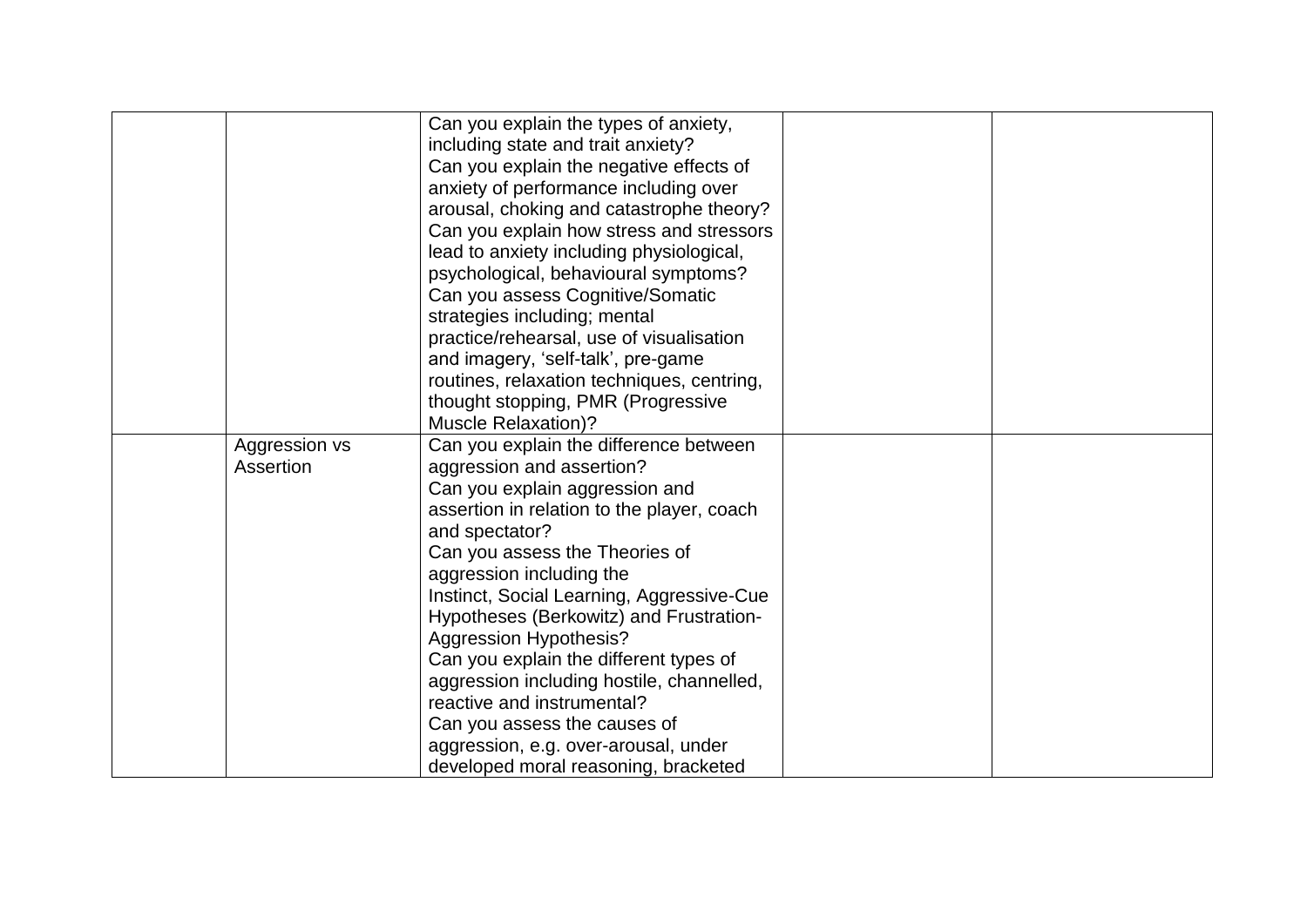|          |                            | morality and application to specific<br>sporting situations?                                                                                                                                                                                                                                                                                                                                                                                                                                                                                                                                                                                                                                                                                                                                                                  |  |
|----------|----------------------------|-------------------------------------------------------------------------------------------------------------------------------------------------------------------------------------------------------------------------------------------------------------------------------------------------------------------------------------------------------------------------------------------------------------------------------------------------------------------------------------------------------------------------------------------------------------------------------------------------------------------------------------------------------------------------------------------------------------------------------------------------------------------------------------------------------------------------------|--|
|          |                            | Can you assess strategies to reduce<br>aggression/aggressive play?                                                                                                                                                                                                                                                                                                                                                                                                                                                                                                                                                                                                                                                                                                                                                            |  |
| Spring 2 | Motivation                 | Can you explain the types of motivation<br>including self-motivation characteristics,<br>positive, negative, intrinsic and extrinsic,<br>link to rewards - internal/external,<br>tangible/intangible?<br>Can you assess the theories of motivation<br>and the Achievement Motivation Theory<br>(Atkinson and McClelland) NAF (Need to<br>Avoid Failure) and NACH (Need to<br>Achieve)?<br>Can you explain the characteristics of<br>each and how they may be reflected in<br>the same individual but in different<br>circumstances and/or times?<br>Can you apply these theories and explain<br>how they optimise performance?<br>Can you explain the factors that influence<br>behaviour: situation, personality,<br>behaviour and expectation?<br>Can you explain how the use of goal<br>setting can be used to develop and |  |
|          |                            | enhance motivation?                                                                                                                                                                                                                                                                                                                                                                                                                                                                                                                                                                                                                                                                                                                                                                                                           |  |
|          | <b>Social Facilitation</b> | Can you explain social facilitation,<br>including positive and negative influences<br>and social inhibition?<br>Can you explain the role of and effect of<br>'others' on performance including:                                                                                                                                                                                                                                                                                                                                                                                                                                                                                                                                                                                                                               |  |
|          |                            | - passive (audience/co-actors)                                                                                                                                                                                                                                                                                                                                                                                                                                                                                                                                                                                                                                                                                                                                                                                                |  |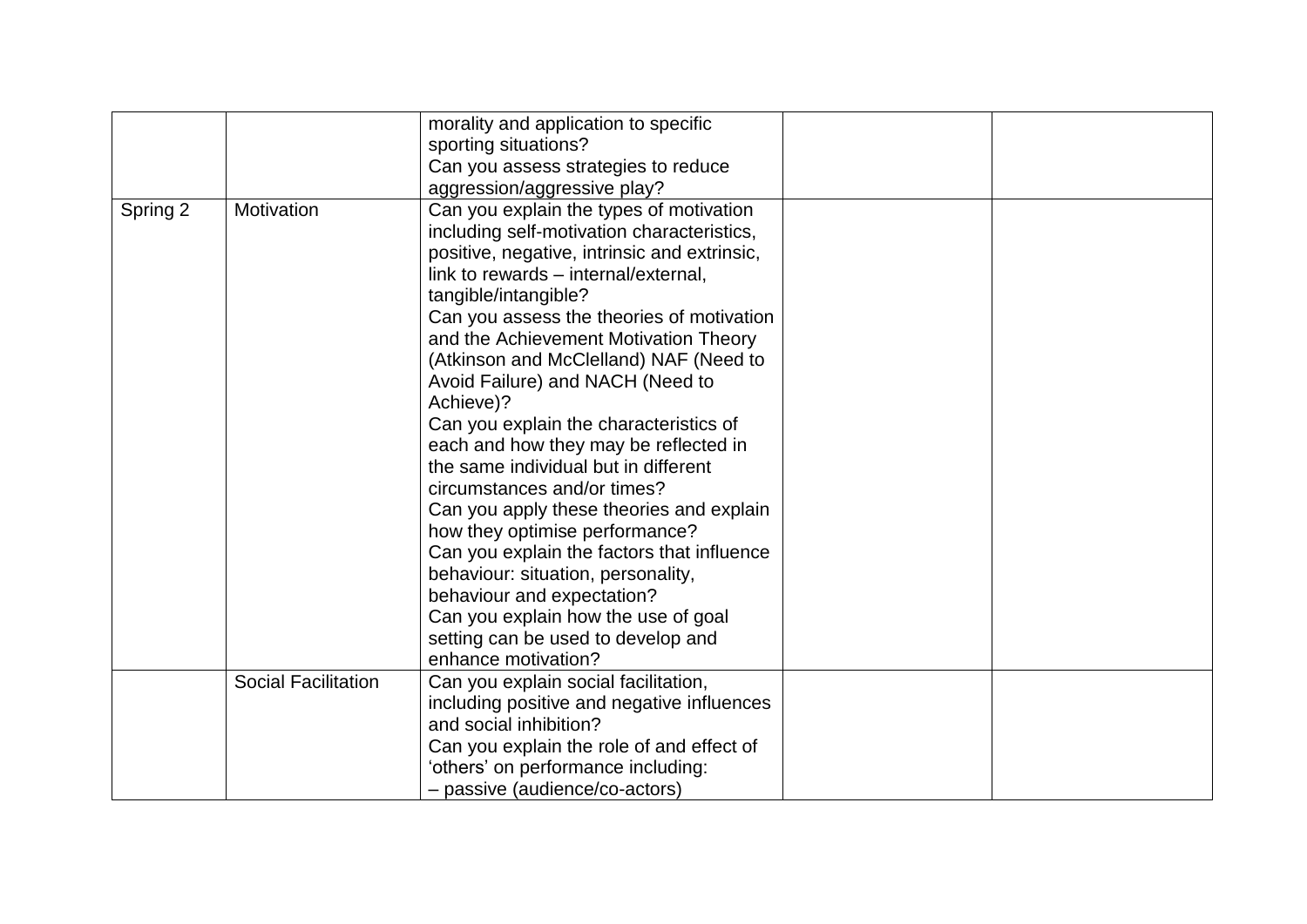|                         | - Interactive others<br>(competitors/spectators)?<br>Can you explain the effects of social<br>facilitation on a novice to a highly skilled<br>performer including the dominant<br>response and the link to arousal (Drive<br>theory and Inverted-U)?<br>Can you explain the causes of and the<br>effects of Evaluation Apprehension<br>(Zajonc and Cottrell)?<br>Can you explain how External influences,<br>e.g. significant others, home field<br>advantage, distraction effect, proximity<br>effect and their impact on performance.<br>Can you assess strategies to combat |  |
|-------------------------|--------------------------------------------------------------------------------------------------------------------------------------------------------------------------------------------------------------------------------------------------------------------------------------------------------------------------------------------------------------------------------------------------------------------------------------------------------------------------------------------------------------------------------------------------------------------------------|--|
|                         | social inhibition and how they can affect<br>performance?                                                                                                                                                                                                                                                                                                                                                                                                                                                                                                                      |  |
| <b>Groups and Teams</b> | Can you explain the characteristics of a<br>successful and cohesive group/team?<br>Can you explain what group cohesion is<br>based on a combination of task or social<br>cohesion?<br>Can you assess the theories of groups<br>and teams? including;<br>Carron: the four factors that affect<br>formation and development of a cohesive<br>group/team - environmental,<br>personal, leadership and team factors.<br>Steiner: actual productivity = $group$<br>productivity – losses due to faulty<br>processes.                                                                |  |